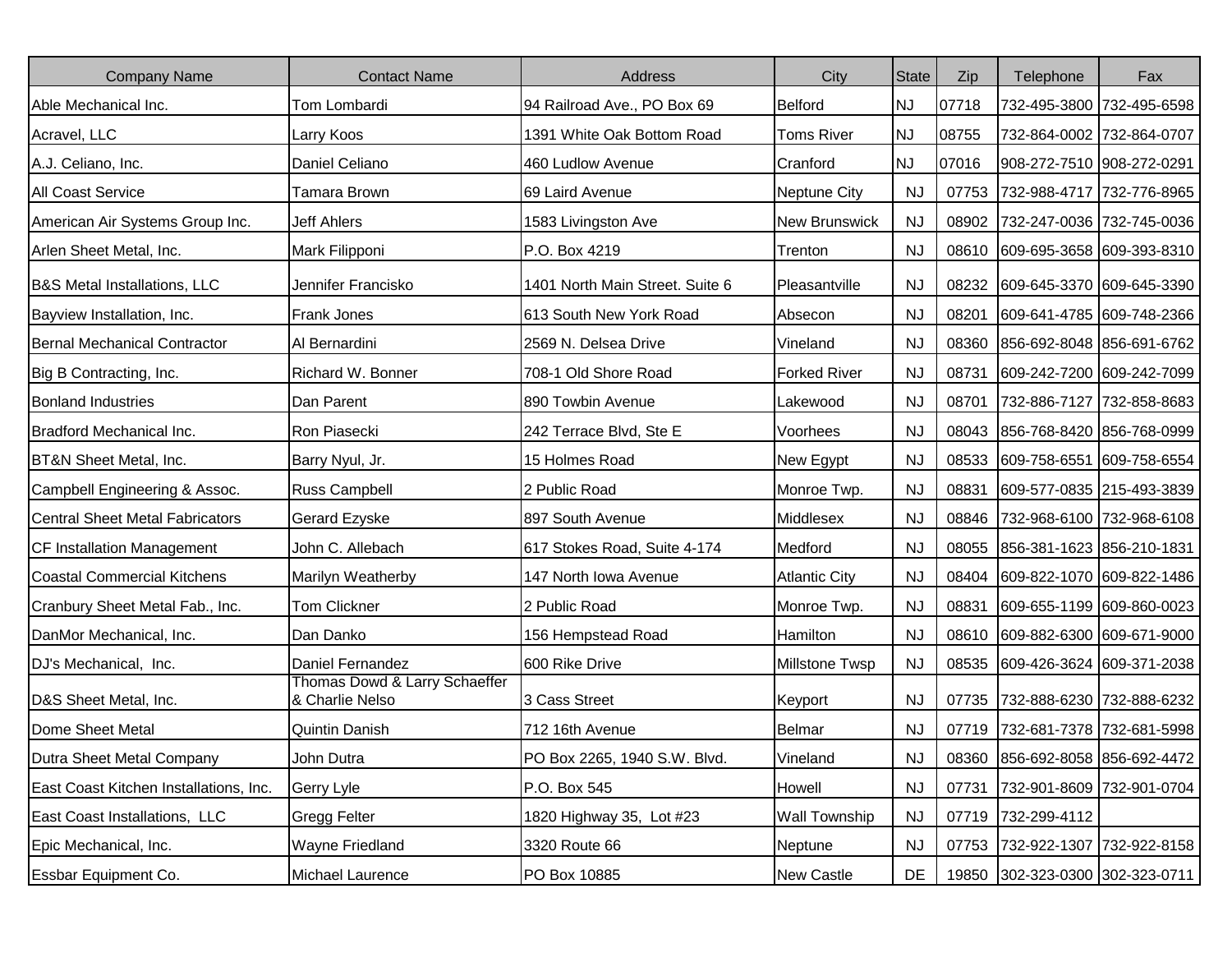| <b>Company Name</b>                                             | <b>Contact Name</b>   | Address                           | City                  | <b>State</b> | Zip            | Telephone                       | Fax                       |
|-----------------------------------------------------------------|-----------------------|-----------------------------------|-----------------------|--------------|----------------|---------------------------------|---------------------------|
| <b>Everett Thorne Company</b>                                   | Peter Thorne          | 988 Lakewood-Farmingdale Rd       | Howell                | NJ.          | 07731          | 732-886-7500 732-886-7550       |                           |
| Flow Masters Testing & Bal.                                     | <b>Richard Kuiken</b> | 602 Main Street                   | W. Creek              | <b>NJ</b>    |                | 08092 609-978-7100 609-978-9719 |                           |
| Four Seasons Heating, Air<br>Conditioning & Refrigeration, Inc. | W. Scott Hudson       | PO Box 301, 745 Philadelphia Ave. | Egg Harbor City       | <b>NJ</b>    |                | 08215 609-965-6455 609-965-6696 |                           |
| <b>Gerard Sheet Metal Fabricators</b>                           | Gerry Hogan           | 385 Lexington Avenue              | <b>East Brunswick</b> | <b>NJ</b>    |                | 08816 732-257-4777 732-257-7282 |                           |
| <b>Halo Sheet Metal</b>                                         | John Pellegrino       | 140 Lehigh Avenue                 | Lakewood              | <b>NJ</b>    | 08701          | 732-901-0080 732-901-9571       |                           |
| Hilltop Specialties, Inc.                                       | <b>Ed Haskins</b>     | 800 Michelle Court                | Lanoka Harbor         | NJ.          |                | 08724 609-242-1333 609-242-1331 |                           |
| John Sykes Company                                              | John Sykes            | 300 N. Florida Avenue             | <b>Atlantic City</b>  | <b>NJ</b>    |                | 08404 609-345-1191 609-344-1952 |                           |
| J. Strober & Sons, Inc.                                         | <b>Steve Strober</b>  | PO Box 177                        | Ringoes               | <b>NJ</b>    | 08551          | 609-397-0348 609-397-0573       |                           |
| K & H Sheet Metal                                               | Lorraine Holcombe     | 8 Zieglers Lane                   | Hamilton              | <b>NJ</b>    |                | 08690 609-587-6586 609-587-6419 |                           |
| <b>KF Mechanical</b>                                            | <b>Ken Fritze</b>     | 10 Steward Place                  | Fairfield             | <b>NJ</b>    |                | 07004 973-852-0417 973-439-9405 |                           |
| <b>Kiker Sheet Metal</b>                                        | <b>Brian Kiker</b>    | P.O. Box 1487                     | Pleasantville         | NJ.          |                | 08232 609-641-4890 609-484-0270 |                           |
| <b>KNF Construction Inc.</b>                                    | Eileen Fernandez      | 219 Cass Street                   | Trenton               | <b>NJ</b>    | 08611          | 609-919-2100 609-426-3637       |                           |
| Kolbe Construction & Architecture                               | Stan Kolbe            | 521 Moss Mill Road                | Egg Harbor            | <b>NJ</b>    |                | 08215 609-965-3277 609-965-1196 |                           |
| L.S. Mechanical Corporation                                     | <b>Chris Bonner</b>   | 51 Lafayette Street               | Carteret              | <b>NJ</b>    |                | 07008 732-802-9727 732-802-9327 |                           |
| Laursen Sheet Metal                                             | Kenneth Laursen       | P.O. Box 276                      | Beachwood             | <b>NJ</b>    | 08722          | 732-349-2821 732-505-1236       |                           |
| LeBron Mechanical LLC                                           | <b>Melvin LeBron</b>  | 178 Buttonwood Drive              | Ewing                 | <b>NJ</b>    |                | 08628 609-672-2107 888-727-6245 |                           |
| Marino's Lockers & Partitions, LLC                              | James Marino          | 42 Kishpough Road                 | Blairstown            | <b>NJ</b>    | 07825          | 973-347-7099 973-347-7099       |                           |
| Max Gurtman & Sons, Inc.                                        | Michael Gurtman       | PO Box 1849                       | Clifton               | <b>NJ</b>    | 07015-<br>1849 | 973-546-9000 973-546-8102       |                           |
| Metal Structures, Inc.                                          | Martin Schlembach     | PO Box 885                        | Marmora               | <b>NJ</b>    |                | 08223 609-390-8624 609-390-8625 |                           |
| Park Roofing & Sheet Metal Co., Inc.                            | <b>Gary Freedman</b>  | 427-I Whitehead Avenue            | South River           | <b>NJ</b>    | 08882          | 732-257-4570 732-257-4714       |                           |
| Performance Mechanical, Corp.                                   | Peter Maione          | P.O. Box 1314                     | Wall                  | <b>NJ</b>    | 07719          | 732-280-0055 732-280-5588       |                           |
| PJM Mechanical Contractors, Inc.                                | <b>Patrick Mosner</b> | 1688 Fifth Avenue                 | Trenton               | <b>NJ</b>    |                | 08638 609-921-1394 609-530-1437 |                           |
| <b>Rich Services</b>                                            | John M. Egnor         | 833 Mill Road                     | Pleasantville         | <b>NJ</b>    |                | 08232 609-272-9027 609-272-0717 |                           |
| <b>RTR Mechanical &amp; Welding, LLC</b>                        | David Ramirez         | 712 Main Street                   | Riverton              | <b>NJ</b>    | 08077          |                                 | 856-786-8348 856-786-1444 |
| Savvy Sheet Metal Inc.                                          | Dolores Keller        | 1263 Glen Avenue, Suite 210       | Moorestown            | <b>NJ</b>    | 08057          |                                 | 856-234-3195 856-234-3198 |
| S&D Sales                                                       | Ira Dreyer            | P.O. Box 292                      | Metuchen              | <b>NJ</b>    |                | 08840 732-225-7722 732-225-8455 |                           |
| Sieri Mechanical, LLC                                           | Joseph Sieri          | 184 E. Elmer Road                 | Vineland              | <b>NJ</b>    |                | 08360 609-319-6495 856-457-7179 |                           |